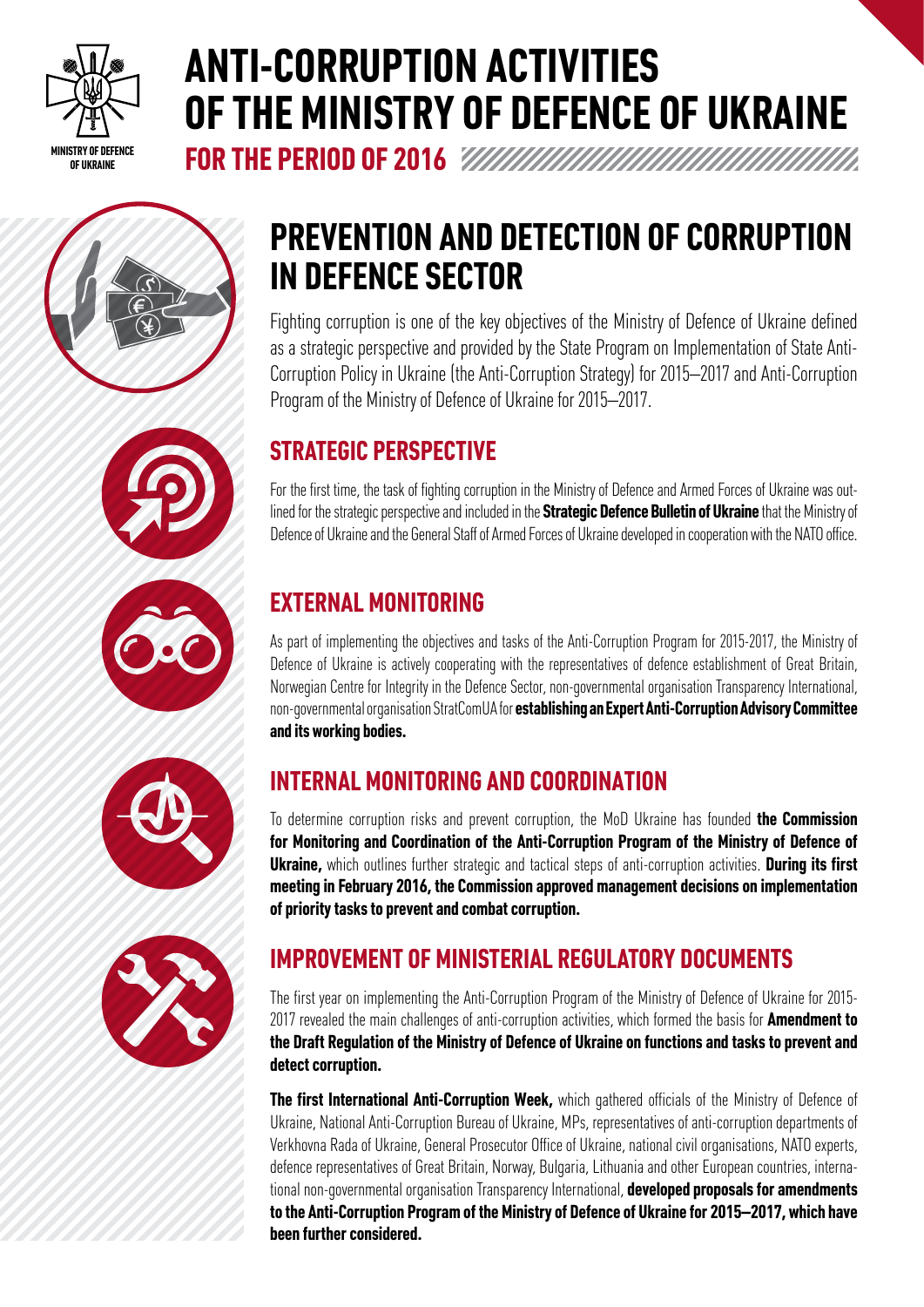

# **MAIN CORRUPTION PREVENTION AREAS**

to establish and to ensure efficient functioning of the **corruption prevention and detection system** in all military units;

to ensure the **certainty of punishment** of those responsible for the corrupt behavior as well as to support individuals who assist in combating corruption;

to enhance efficiency of **financial resources management** as well as to build advanced **internal control system** and strengthen institutional capacity of the Internal Audit;

to **reform state procurement** system;

to enhance HR Policy, to build integrity, to introduce European **HR management policy**;

to ensure **transparency** of the Ministry of Defence of Ukraine operations.



## **MAIN AREAS OF BUILDING INTEGRITY IN THE DEFENCE SECTOR**

Building integrity of the military servants and state servicemen is one of the priority areas of the MoD Ukraine operations.

- **▶ annual evaluation** of performance of assigned duties and tasks by civil servants
- ▶ list of **positions with high corruption risks** and specification of lists of persons holding such positions
- ▶ plan of actions to **minimise conflicts of interest** of persons authorised to perform state functions; solving conflict of interests in case of occurrence
- ▶ officials of the Ministry of Defence and Armed Forces of Ukraine informed of the **methods of preventing and settling conflicts of interest**
- ▶ **polygraph test** of personnel when assigning to a position
- ▶ plan of actions for **reforming state service** in the Ministry of Defence of Ukraine in order to comply with the new Law of Ukraine "On State Service"
- ▶ **lustration inspections** according to the approved Plan and Schedule of inspections
- participation in the Project to reduce corruption risk in the system of **staff management** in collaboration with the Norwegian CIDS Centre
- ▶ functional analysis of **the MoD Ukraine HR Department system** (questionnaire of structural division managers and personnel of the Ministry of Defence of Ukraine apparatus)
- ▶ **contracts for managers** of state enterprises on their direct responsibility for their work for preventing corruption
- ▶ establishment of **commission for reviewing candidates** for positions in the apparatus of the Ministry of Defence of Ukraine
- ▶ control over **timely submission of the declarations of property, income, expenses and financial obligations** for a previous year by the military and civil servants of the apparatus of the Ministry of Defence of Ukraine
- ▶ **further training** on the issues of preventing corruption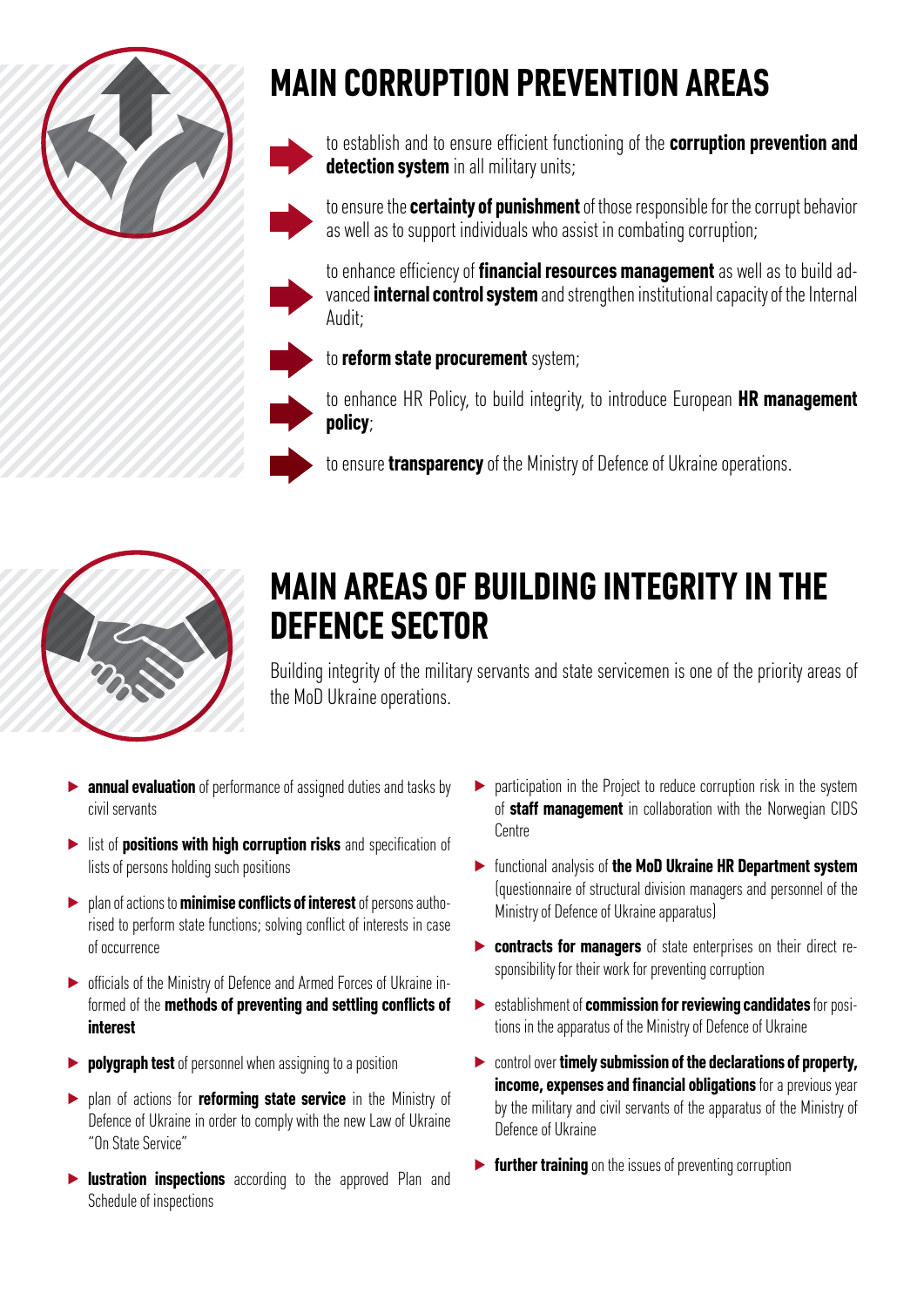

## **ANTI-CORRUPTION OPERATIONS IN THE DEFENCE SECTOR FOR THE PERIOD OF 2016**

The MoD Ukraine exercises consistent and systematic work to establish a European-based anti-corruption system in accordance with the current legislation of Ukraine.



**CORRUPTION SCHEMES INVESTIGATION**

27

**anti-corruption inspections** of the facts of anti-corruption legislation violations, internal investigations, and special investigations;



**anti-corruption inspections** of regulatory legal acts of the Ministry of Defence of Ukraine and General Staff of Armed Forces of Ukraine.



### **PREVENTING CORRUPTION**

#### **Information on corruption cases in the military units was introduced to the Unified Register of Pre-Trial Investigations**

5 criminal corrupt offences were qualified under the Criminal Code of Ukraine: article 368 Accepting the offer, promise or receipt of unlawful benefit by the officer  $- 2$ , article 364 Abuse of power or position – **3**.



**preventive measures** to reduce corruption-related crimes, prevent and combat corruption were conducted by the Law Enforcement Service of the Armed Forces of Ukraine. combat corruption were conducted by the Law Enforcement Service of the Armed Forces of Ukraine.



### **BUILDING INTEGRITY COURSES**



graduated in Q1 2016



graduated the corruption prevention building integrity